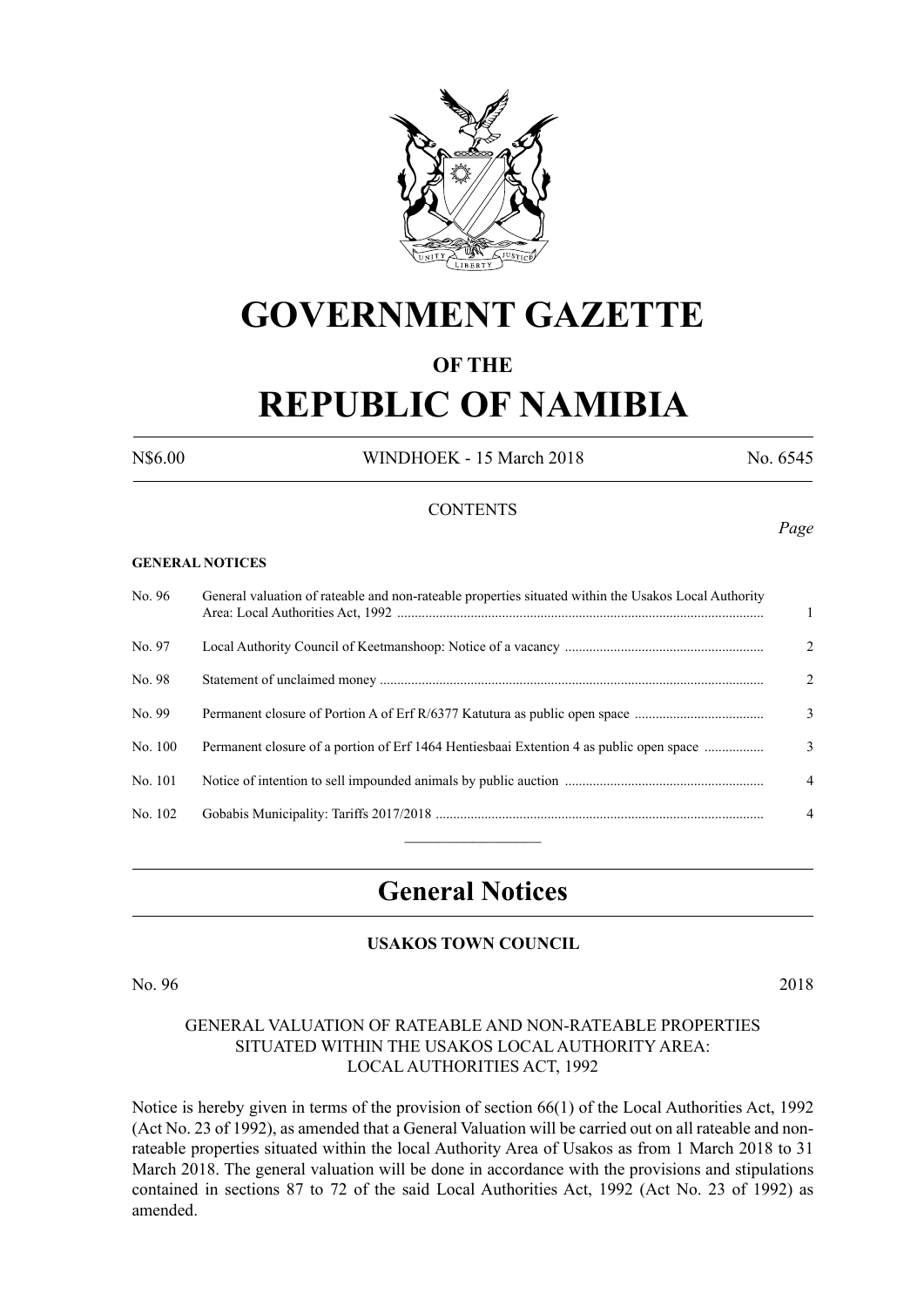#### **BY ORDER OF THE COUNCIL**

#### **A. S. MWAFANGEYO MAYOR AND CHAIRPERSON OF THE COUNCIL** Usakos, 1 February 2018

#### **LOCAL AUTHORITY COUNCIL OF KEETMANSHOOP**

 $\overline{\phantom{a}}$  , where  $\overline{\phantom{a}}$ 

No. 97 2018

#### NOTICE OF A VACANCY

Notice is hereby given in terms of Section 13(3) of the Local Authorities Act, 1992 (Act No 23 of 1992) as amended that a vacancy has occurred within the KEETMANSHOOP MUNICIPAL COUNCIL with the withdrawal of Councillor Justine Louw who resigned from the Council with effect from 2 February 2018.

Henceforth, the SWAPO PARTY OF NAMIBIA is hereby requested to, in terms of Section 13(4)(a) of the said Act, nominate any member on the election list compiled in respect of the previous election of the Local Authority Council.

#### **D. N. BASSON CHIEF EXECUTIVE OFFICER**

No. 98 2018

#### STATEMENT OF UNCLAIMED MONEY

 $\overline{\phantom{a}}$  , where  $\overline{\phantom{a}}$ 

In terms of Section 93(1) of the Administration of Estates Act, 1965, notice is hereby given that the undermentioned amount which were held by the following company:

• H.D. BOSSAU & CO;

Or by any agent on his behalf, on 31 December 2017 have remained unclaimed for a period of five years or more by the rightful owners. Should these amount not be claimed within three months of the date of publication hereof, it will be deposited in the Guardian's Fund of the Master of the High Court of Namibia to the credit of the rightful owner.

Please contact the office of H.D Bossau & Co.. Tel. No. 061-370 850. Please bring your valid Identification document or valid Drivers license along.

| H.D. BOSSAU & CO.                       |                      |                           |               |  |  |  |  |
|-----------------------------------------|----------------------|---------------------------|---------------|--|--|--|--|
| <b>UNCLAIMED MONIES</b>                 |                      |                           |               |  |  |  |  |
| <b>SURNAME &amp;</b><br><b>INITIALS</b> | <b>DATE OF BIRTH</b> | <b>LAST KNOWN ADDRESS</b> | <b>AMOUNT</b> |  |  |  |  |
| Hakizimana Pascal                       | 21.07.1968           | Erf 592, Tutungeni, Rundu | N\$806.84     |  |  |  |  |
|                                         |                      |                           |               |  |  |  |  |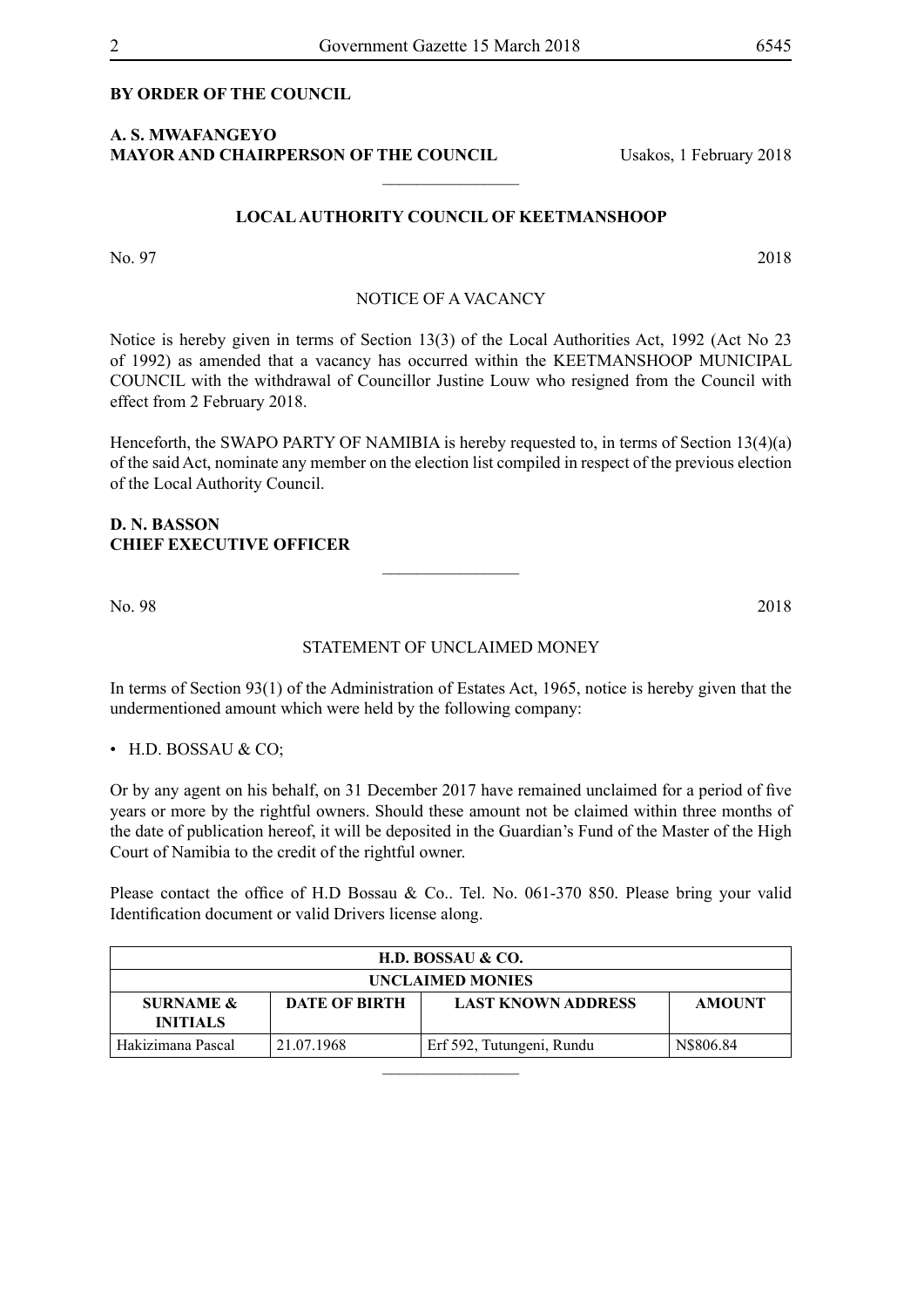#### **CITY OF WINDHOEK**

No. 99 2018

#### PERMANENT CLOSURE OF PORTION A OF ERF R/6377 KATUTURA AS PUBLIC OPEN SPACE

Notice is hereby given in terms of article  $50(1)(a)(ii)$  of the Local Authorities Act, 1992 (Act No. 23 of 1992) that the City of Windhoek proposes to permanently close the under-mentioned portion as indicated on the locality plan, which lies for inspection during office hours at the office of the Division: Urban Planning Room 519, Municipal Offices, Independence Avenue.

#### PERMANENT CLOSING OF PORTION A OF ERF R/6377 KATUTURA AS PUBLIC OPEN SPACE, (THE PORTION IS APPROXIMATELY 98 M<sup>2</sup> IN EXTENT). THE PORTION WILL BE SOLD TO THE OWNER OF ERF R/6421 CORNER OF SHANGHAI AND INDEPENDENCE AVENUE, KATUTURA FOR CONSOLIDATION PURPOSE

Objections to the proposed closure are to be served to the Secretary: Townships Board, Private Bag 13289, and the Chief Executive Officer, P.O. Box 59, Windhoek, within 14 days after the appearance of this notice in accordance with Article 50(1)(C) of the above Act.

#### **H. RUST ACTING URBAN PLANNER**

No. 100 2018

#### Permanent closure of a portion of Erf 1464 Hentiesbaai Extention 4 as public open space

 $\overline{\phantom{a}}$  , where  $\overline{\phantom{a}}$ 

Permanent closure of a portion of Erf 1464 Hentiesbaai Extension 4 to be utilised as a site for an electrical substation.

Notice is hereby given in terms of Section 50(3)(a)(ii) of the Local Authorities Act, 1992 (Act No 23 of 1992) that the Municipal Council of Hentiesbaai proposes to permanently close a portion of Erf 1464 (120m2 in area) Hentiesbaai Extension 4 situated along Swakop Street. The new portion will be rezoned to "Local Authority" and then be utilised as a site for an electrical substation.

This proposal is indicated on the locality plan which lies for inspection during office hours at the Town Planning Office, Technical Department, Hentiesbaai.

Any person objecting to the proposed closure of a portion of public open space as indicated above may lodge objections, together with the grounds thereof, with the Town Planner, Technical Department, Corner of Jakkalsputz Road and Nickey Iyambo Avenue, Town Planner, Municipal Council of Hentiesbaai, P.O. Box 61, Hentiesbaai, in writing on or before Friday 6 April 2018 in accordance with Section 50(3)(a)(iv) of the above Act.

 $\frac{1}{2}$ 

**R.S. OCHS Chief Executive Officer Municipal Council of Hentiesbaai**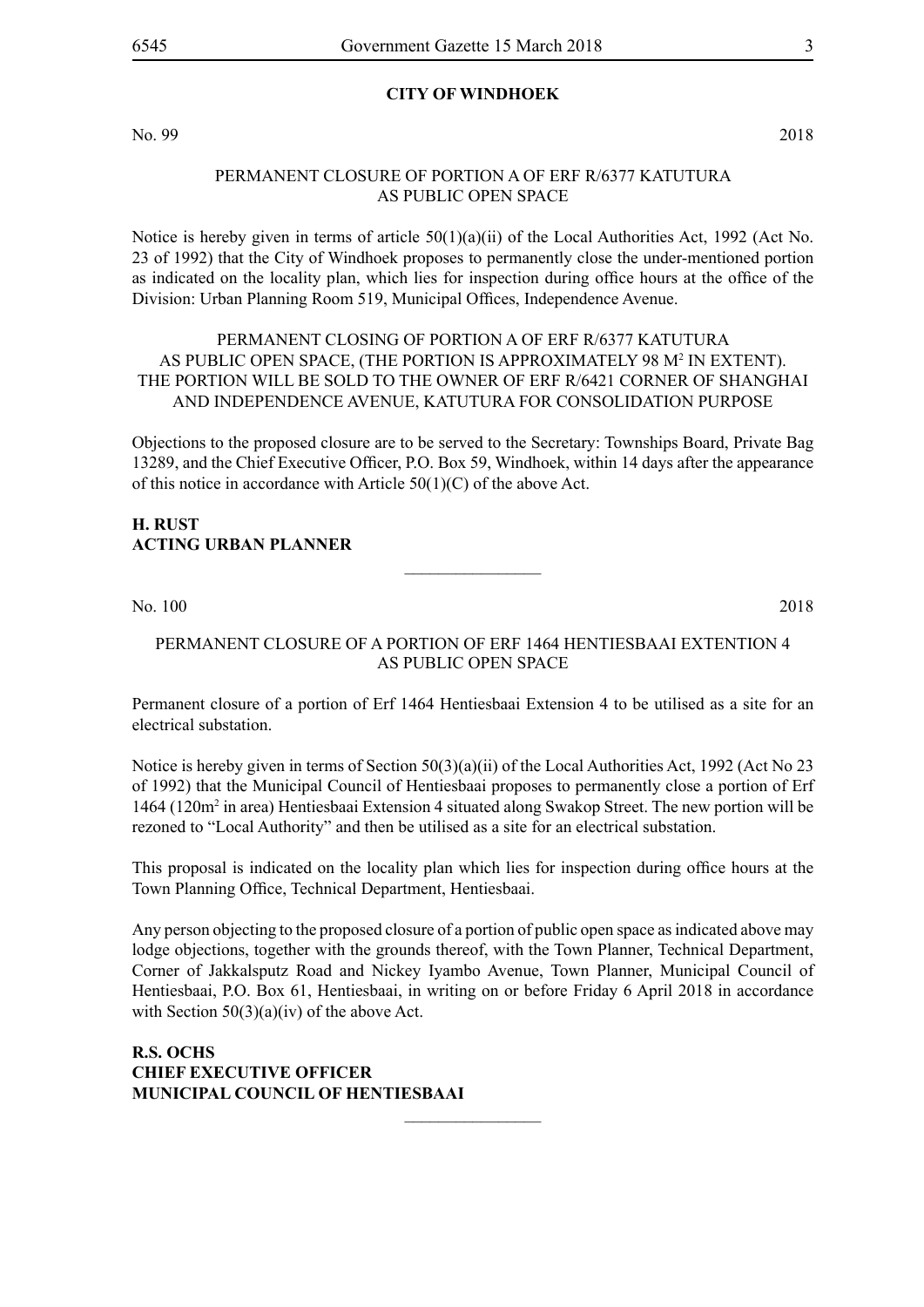#### **OKAHAO TOWN COUNCIL**

No. 101 2018

#### NOTICE OF INTENTION TO SELL IMPOUNDED ANIMALS BY PUBLIC AUCTION

In terms of the animal pound regulation for Okahao Town Council published in the Government Gazette No. 4661. The Okahao Town Council is hereby informing the public as per Regulation 26 that the impounded animals which were not redeemed by the owners will be sold by public auction on the communicated date, at Okahao Town Council's Pounding Facility. The animals were impounded by the Pound Master of Okahao Town Council in accordance with the pound regulation. The notice to the owner of the animal was also given by Council as per regulation 16(3).

The descriptions and details of the animals impounded are as follows:

| <b>Type of animal</b> | <b>Description of the animal</b>                         | Date impounded            | <b>Estimated value</b> |
|-----------------------|----------------------------------------------------------|---------------------------|------------------------|
| Donkeys               | 18 donkeys i.e. 2 males and 16   31.03.2017 - 08.11.2017 |                           | N\$500.00 per donkey   |
|                       | females                                                  |                           |                        |
| Goats                 | 4 males                                                  | $02.08.2017 - 08.11.2017$ | N\$ 600.00             |
| <b>Bovines</b>        | 2 males                                                  | 20.04.2017                | N\$ 6000.00            |

#### **T. M. NAMWANDICHIEF CHIEF EXECUTIVE OFFICER**

#### **GOBABIS MUNICIPALITY**

 $\overline{\phantom{a}}$  , where  $\overline{\phantom{a}}$ 

No. 102 2018

#### TARIFFS 2017/2018

The Council of the Gobabis Municipality, under Section 30(1)(u) of the Local Authorities Act, 1992 (Act No. 23 of 1992), as amended, determine its charges, fees and other moneys receivable in respect of any services rendered during the financial year ending 30 June 2018 as set out in this Tariffs Schedule with effect from 1 February 2018.

#### *1. RATES AND TAXES (Vote 101) :*

*Government gazette of 30 June 2017 No. 6347 of No. 244 is herewith amended by reducing tariffs for the property taxes – land and improvements. The new proposed tariffs would be reasonable for the implementation of a new Valuation Roll.* 

**Recommended Tariff :** 

|                                | <b>TARIFF</b><br>2015/2016<br>N\$ | <b>Tariff</b><br>2016 / 2017<br>N\$ | <b>Tariff</b><br>2017/2018<br>N\$<br>As gazetted | 2017/18<br>$\frac{0}{0}$<br>As gazetted | <b>New</b><br><b>Proposed</b><br>2017/18 | <b>New</b><br><b>Proposed</b><br>$\frac{0}{0}$ |
|--------------------------------|-----------------------------------|-------------------------------------|--------------------------------------------------|-----------------------------------------|------------------------------------------|------------------------------------------------|
| <b>Residential Properties:</b> |                                   |                                     |                                                  |                                         |                                          |                                                |
| Land $-100\%$                  | 0.081879                          | 0.085972                            | 0.085972                                         | $0\%$                                   | 0.051583                                 | $-40%$                                         |
| Improvements $-100\%$          | 0.014143                          | 0.014850                            | 0.014850                                         | $0\%$                                   | 0.007425                                 | $-50\%$                                        |
| Land $-80\%$                   | 0.065502                          | 0.068777                            | 0.068777                                         | $0\%$                                   | 0.041266                                 | $-40%$                                         |
| Improvements $-80\%$           | 0.011314                          | 0.011879                            | 0.011879                                         | $0\%$                                   | 0.00594                                  | $-50\%$                                        |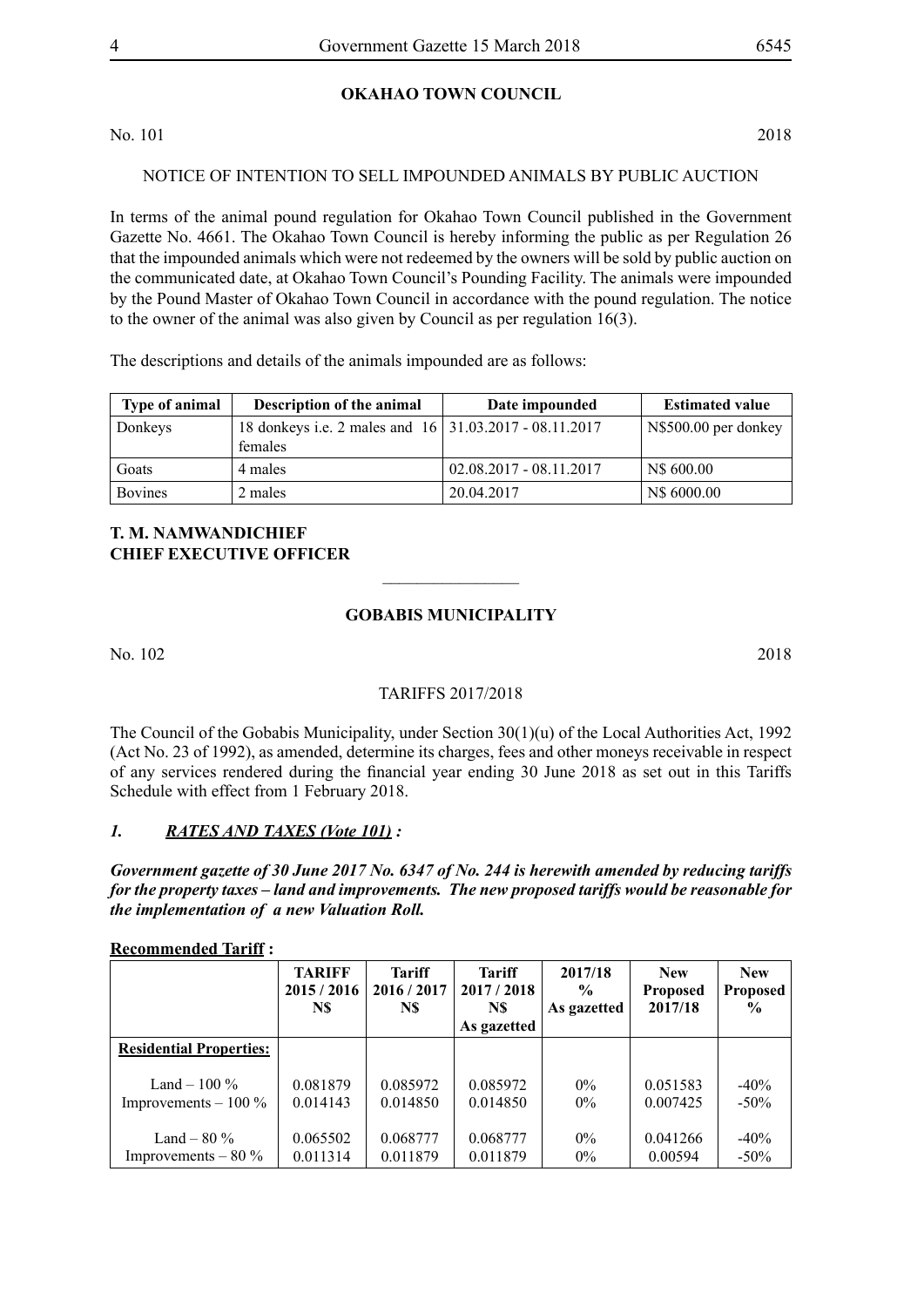| Land $-25\%$                  | 0.020469  | 0.021492  | 0.021492 | $0\%$   | 0.01289  | $-40%$  |
|-------------------------------|-----------|-----------|----------|---------|----------|---------|
| Improvements $-25\%$          | 0.003534  | 0.003710  | 0.003710 | $0\%$   | 0.001856 | $-50\%$ |
|                               |           |           |          |         |          |         |
| <b>Building Clause</b>        | 0.019285  | 0.020249  | 0.020249 | $0\%$   | 0.020249 | $0\%$   |
| 2 Year Penalty: Land          | 0.223307  | 0.234472  | 0.234472 | $0\%$   | 0.234472 | $0\%$   |
| Un Improvements               | 0.038573  | 0.040501  | 0.040501 | $0\%$   | 0.040501 | $0\%$   |
|                               |           |           |          |         |          |         |
| 5 Year Penalty: Land          | 0.446612  | 0.468942  | 0.468942 | 0%      | 0.468942 | $0\%$   |
| Un Improvements               | 0.077141  | 0.080998  | 0.080998 | $0\%$   | 0.080998 | $0\%$   |
| <b>Businesses /</b>           |           |           |          |         |          |         |
| Institutional/                |           |           |          |         |          |         |
| <b>Industries Properties:</b> |           |           |          |         |          |         |
|                               |           |           |          |         |          |         |
| Land $-100\%$                 | 0.1055621 | 0.137230  | 0.095772 | $-30\%$ | 0.067040 | $-30\%$ |
| Improvements $-100\%$         | 0.0182332 | 0.0237032 | 0.018855 | $-20%$  | 0.011311 | $-40%$  |
|                               |           |           |          |         |          |         |
| Land – $80\%$                 | 0.084449  | 0.109783  | 0.076618 | $-30%$  | 0.053632 | $-30%$  |
| Improvements $-80\%$          | 0.01459   | 0.018967  | 0.015084 | $-20%$  | 0.009048 | $-40%$  |
|                               |           |           |          |         |          |         |
| Land $-25\%$                  | 0.026389  | 0.034305  | 0.023943 | $-30%$  | 0.01676  | $-30%$  |
| Improvements $-25\%$          | 0.003856  | 0.005012  | 0.004714 | $-6\%$  | 0.002827 | $-40%$  |
|                               |           |           |          |         |          |         |
| <b>Building Clause</b>        | 0.035064  | 0.052596  | 0.052596 | 0%      | 0.52596  | $0\%$   |
| 2 Year Penalty: Land          | 0.406011  | 0.609016  | 0.609016 | $0\%$   | 0.609016 | $0\%$   |
| Un Improvements               | 0.195     | 0.2925    | 0.2925   | 0%      | 0.2925   | $0\%$   |
|                               |           |           |          |         |          |         |
| 5 Year Penalty: Land          | 0.812022  | 1.218033  | 1.218033 | $0\%$   | 1.218033 | $0\%$   |
| Un Improvements               | 0.210     | 0.315     | 0.315    | 0%      | 0.315    | $0\%$   |

The 5 % levied for the Regional Council is included in the tariffs.

#### *2. TOWN GROUNDS AND POUND (Vote 4) :*

*Government gazette of 30 June 2017 No. 6347 of No. 244 is herewith amended by removing out insert price and re-gazetting a correct lease tariffs as per condition of the extension of the Townland Lease Agreement until 30 June 2018.* 

#### **Rental income generated from Municipal Farmlands:**

| <b>PLOT NAME</b>                                           | Size in ha | Carrying | <b>TARIFF</b> | <b>Tariff</b> | <b>Tariff</b> |                  |
|------------------------------------------------------------|------------|----------|---------------|---------------|---------------|------------------|
|                                                            |            | Capacity | 2015/2016     | 2016/2017     | 2017/2018     | $\frac{6}{6}$    |
|                                                            |            |          | N\$           | N\$           | N\$           |                  |
| Nuwehoop A                                                 | 870        | 58       | 4,350.00      | 4,350.00      | 4,350.00      | $\Omega$         |
| Nuwehoop B                                                 | 974        | 64       | 5,440.00      | 5,440.00      | 00.00         | $-100$           |
| Nuwehoop C                                                 | 930        | 62       | 3,565.00      | 3,565.00      | 3,565.00      | $\theta$         |
| Kaukurust A                                                | 1390       | 92       | 7,360.00      | 7,360.00      | 7,360.00      | $\mathbf{0}$     |
| Kaukurust B                                                | 1445       | 96       | 7,680.00      | 7,680.00      | 7,680.00      | $\theta$         |
| Kaukurust C                                                | 1693       | 112      | 7,792.40      | 7,792.40      | 7,792.40      | $\theta$         |
| Rivier Kampe                                               | 2572       | 172      | 14,706.00     | 14,706.00     | 14,706.00     | $\theta$         |
| Kruger Kampe                                               | 2819       | 188      | 20,680.00     | 20,680.00     | 20,680.00     | $\boldsymbol{0}$ |
| Witpan                                                     | 3515       | 235      | 17,625.00     | 17,625.00     | 17,625.00     | $\mathbf{0}$     |
| Blouputz                                                   | 4092       | 273      | 20,884.50     | 20,884.50     | 20,884.50     | $\theta$         |
| Woelbos                                                    | 4468       | 300      | 24,000.00     | 24,150.00     | 24,150.00     | $\boldsymbol{0}$ |
| Reuter                                                     | 3749       | 250      | 20,000.00     | 20,000.00     | 20,000.00     | $\mathbf{0}$     |
| Hiring of the horse racing turf                            |            |          | new           | new           | 5,000.00      | $\theta$         |
| (portion 122 of the reminder of                            |            |          |               |               |               |                  |
| Farm Townland No. 114) N\$                                 |            |          |               |               |               |                  |
| 5,000.00 per day or part thereof                           |            |          |               |               |               |                  |
| plus N\$ 5,000.00 refundable                               |            |          |               |               |               |                  |
| deposit<br>$\overline{\phantom{a}}$<br>$\overline{\cdots}$ |            |          |               |               |               |                  |

VAT is included in the tariffs.